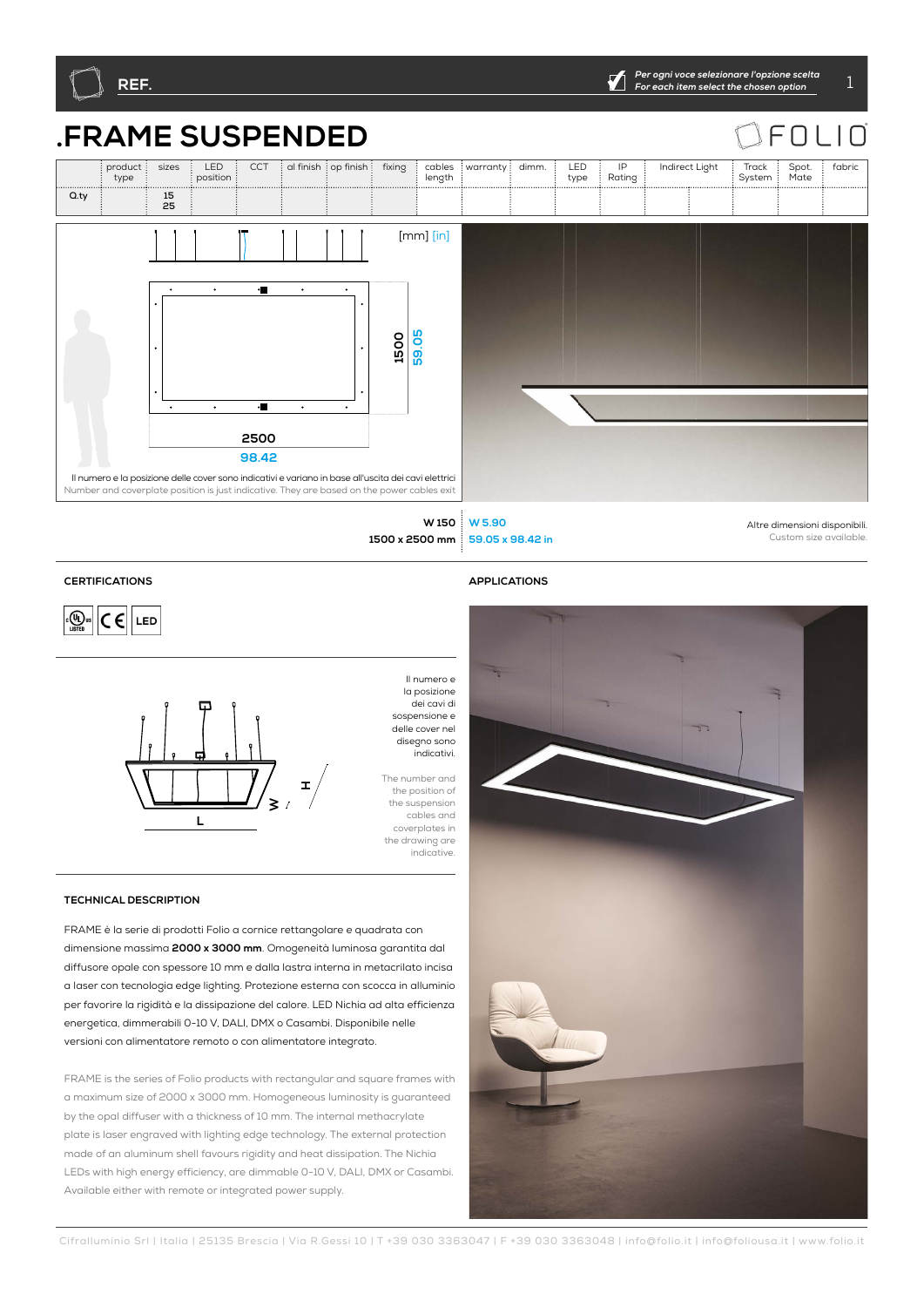

## **.FRAME SUSPENDED** F  $\bigcap$ product sizes : LED CCT al finish op finish fixing cables  $warrow$ : dimm.  $E$  LED IP Indirect Light Track Spot. fabric type position length Rating System Mate type **Q.ty 15 F.AF.B P2P1 TWRQ3040352757 WBS OMOAOPOSMG USCC 35 2Y5Y 010 DMDACA ONV 4065DL BASE TS SM <sup>30</sup> <sup>30</sup> TINY45 TINY STK SA RQ40352757 TWRQ4057R25 OPTION .A OPTION .B**   $\overline{c}$ E  $C \in$  $\epsilon$ versione **alimentazione remota** versione **alimentazione integrata remote power supply** version **integrated power supply**  $\overline{\phantom{0}}$  $\overline{\mathbb{C}(\mathbb{Q})}_{\text{ustra}}$ **24 0.94 24 0.94** Il numero e la Il numero e la posizione dei cavi di posizione dei cavi di sospensione e delle sospensione e delle cover nel disegno cover nel disegn sono indicativi. **H**sono indicativi. **H**The number and The number and the position of the the position of the suspension cables suspension cables ⊺≳ ⊺≷ and coverplates and coverplates **L** in the drawing are **L** in the drawing are indicative. indicative. **W 150 QUANTITÀ W 5.90**  $\boxed{(\bigoplus_{\text{LSTB}}\n\mathbb{C}\in \left]$  LED  $\bigotimes \n\mathbb{C}$  $\Box$ **QUANTITIES 1500 x 2500 mm 59.05 x 98.42 in PHYSICAL SPECS. GENERAL SPECS. F.A** Versione con **alimentazione remota** Tipologia di prodotto: Installazione: **S** Standard a sospensione Fixing: Product type: (alimentatore non incluso) Suspended standard **Remote power supply** version (power supply not included) **F.B** Versione con **alimentazione integrata** Ambiente di utilizzo: Interno - 1 (alimentatore non incluso) Environment of use: Indoor **Integrated power supply** version Durata LED: L90 > 60.000 ore a 50° Celsius (power supply not included) LED lifespan: L90 > 60.000 hours at 50° Celsius Blue light risk group: EXEMPT UNLIMITED (200 mm) Blue light risk group: EXEMPT UNLIMITED (7.87 in) 24 mm **2Y** 2 anni Garanzia: Spessore:  $\mathbf{L}$ Thickness: 0.94 in Warranty: 2 years 52 kg **5Y** *Su richiesta estensione fino a 5 anni* Peso: Weight: 114.64 lb *On request extension up to 5 years* **FINISHES** Materiali: Alluminio - Metacrilato Materials: Aluminum - Methacrylate Finiture alluminio:  $W \stackrel{\text{if}}{\longrightarrow}$ Aluminum finishes: white  $\boldsymbol{\Omega}$ 150 mm **B** nero Dimensioni: 5.90 in Sizes: black Δ 1500 mm **S** speciale (verniciatura o ossidazione) 59.05 in special (liquid painting or oxidation) 2500 mm Λ 98.42 in Finiture opale: **M** opaco Opal finishes: matte Cavi di sospensione: 16 **G** lucido Suspension cables: gloss **3** Standard: 3000 mm Lunghezza cavi sosp.: **OM** : opale fresato Standard: 118.11 in Cable susp. length: opal milling **5** 5000 mm (su richiesta) **OS** opale inciso laser 196.86 in (on request) opal sculpture **OP** opale + stampa opal + print Cover cavo alimentazione: Quadrata **OA** opale + stampa lucida (Folio Art) Power cable coverplate: Square opal + glossy print (Folio Art)

**RESET PAGE**

Cifralluminio Srl | Italia | 25135 Brescia | Via R.Gessi 10 | T +39 030 3363047 | F +39 030 3363048 | info@folio.it | info@foliousa.it | www.folio.it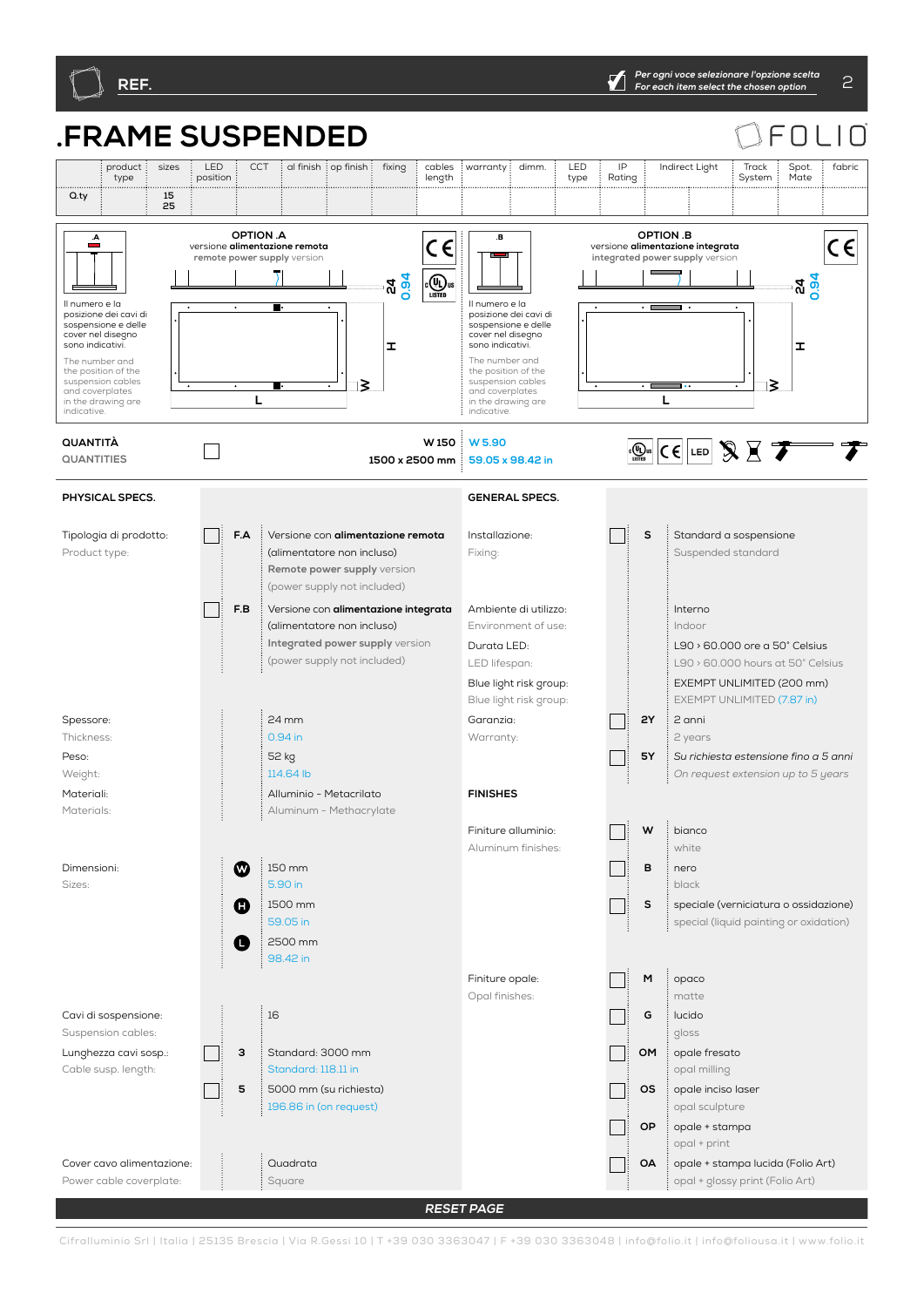

**RESET PAGE**

Cifralluminio Srl | Italia | 25135 Brescia | Via R.Gessi 10 | T +39 030 3363047 | F +39 030 3363048 | info@folio.it | info@foliousa.it | www.folio.it